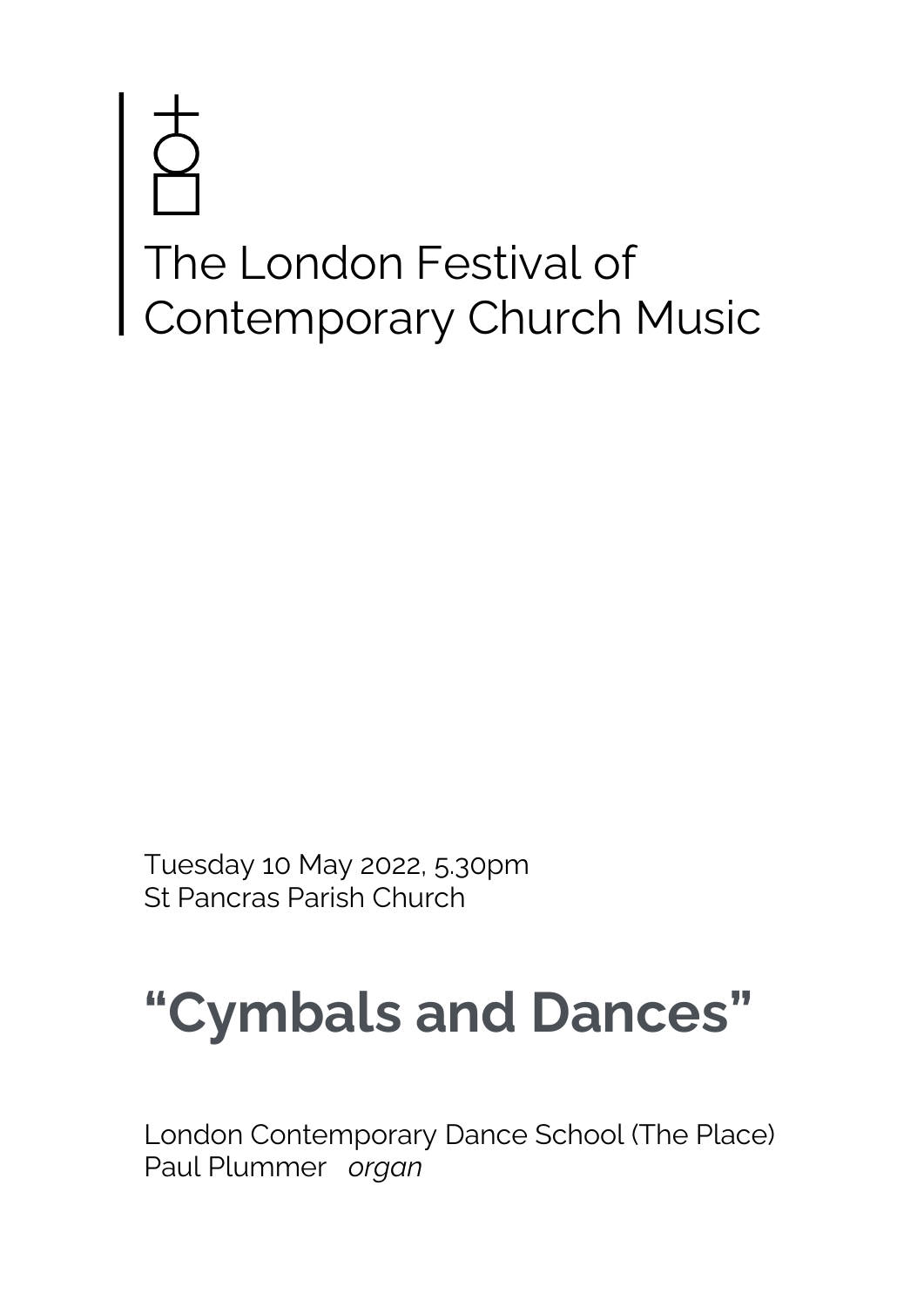# Programme

# *Four dance interpretations of new organ works submitted to the Festival's "Call for Scores" incubation project*

|                  | I                                                        |
|------------------|----------------------------------------------------------|
| Martyn Noble     | New Movements on the 3rd Mode                            |
| Peter Smith      | <b>Passion Chorale</b><br>from Twelve Hymn Preludes      |
| Martyn Noble     | Variations on The Passion Chorale                        |
|                  | $\mathbf{I}$                                             |
| Frederick Viner  | Nocturne                                                 |
| Matthew Martin   | Conditor alme siderum                                    |
| Matthew Martin   | Liebster Jesu, wir sind heir                             |
|                  | III                                                      |
| Nicholas O'Neill | An Exaltation of Skylarks                                |
| Sebastian Forbes | Reflections on a Theme<br>of Alan Rawsthorne             |
|                  | IV                                                       |
| Martyn Noble     | New Movements on the 3rd Mode                            |
| Peter Smith      | Jesus Christ is risen today<br>from Twelve Hymn Preludes |

*To facilitate smooth transitions between the pieces, please save all applause for the end of the performance.*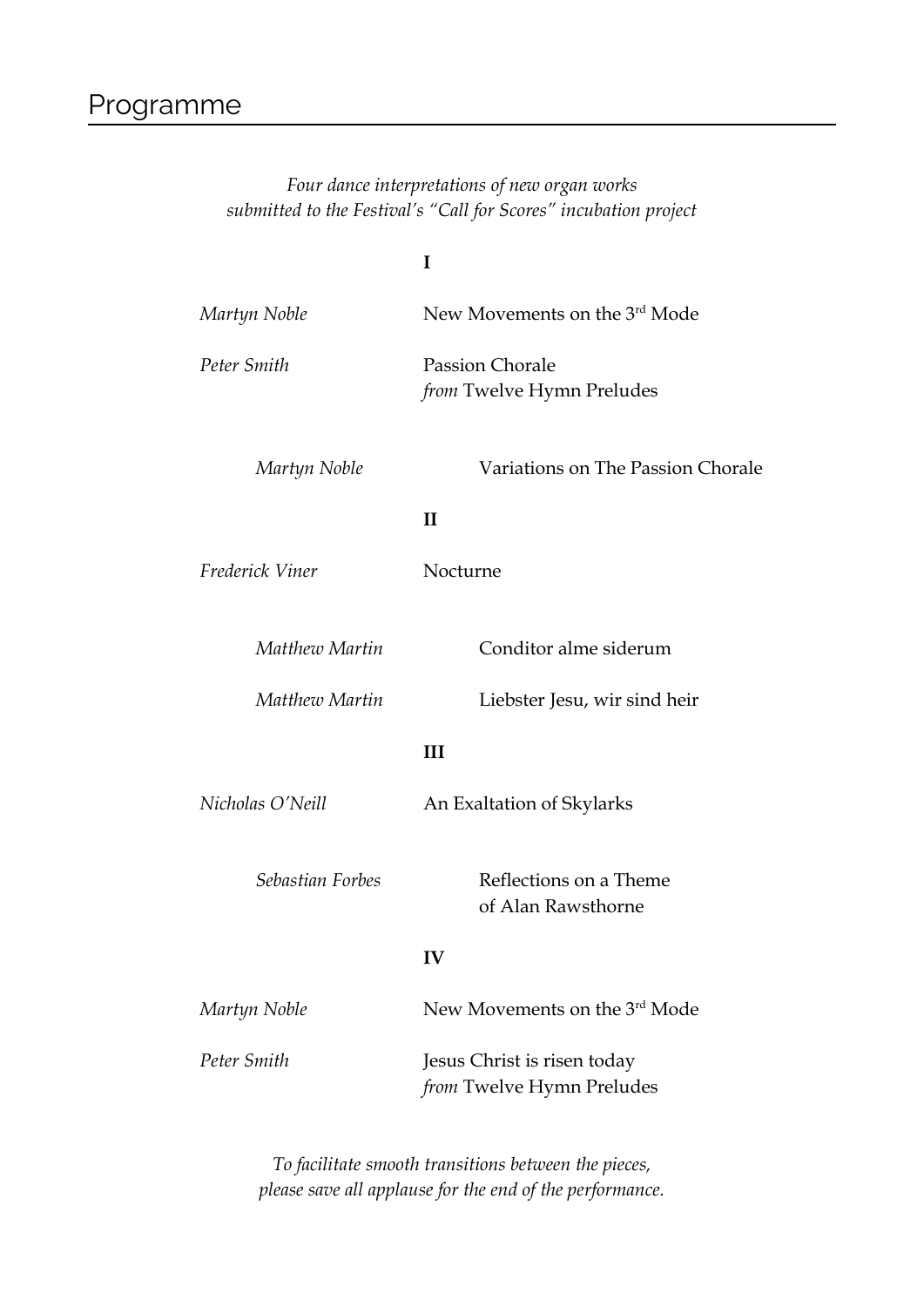This innovative event takes a journey into the world of music and movement, adding a fascinating new dimension to the traditional organ recital. Today's performance is the culmination of an exciting collaboration between dancers from London Contemporary Dance School at The Place, located immediately across from St Pancras Parish Church on Duke's Road, and LFCCM 2022's resident organist Paul Plummer.

Each year the Festival holds its "Call for Scores" incubation project, an open submission process for choral and organ music to be performed at forthcoming Festivals. Earlier this year, Paul recorded a selection of organ pieces submitted to the last "Call for Scores". These recordings were passed on to four student-led groups of dancers who selected specific pieces they wanted to interpret and then spent several weeks designing, choreographing, and rehearsing new dance works to match the music.

Additional solo organ pieces are placed between the dance items, including two new chorale preludes by Matthew Martin which receive their premiere performances at this recital.

# Notes on Dance Interpretations

# **I. New Movements on the 3rd Mode – Passion Chorale**

*Choreographers and dancers* Faye Singleton Brontë Adelman

"Where it begins" (to Martyn Noble's *New Movements on the 3rd Mode*): interlacing and apart, a connection is formed. Through improvisation and set movement we explore this connection and how it can grow and take shape.

"Where it ends" (to Peter Smith's *Passion Chorale*): an invisible string connects the people in the space. Back and forth, we will attempt to break it and rebuild it, but we will always remain tethered together.

# **II. Nocturne**

*Choreographers and dancers* Willow Fenner Olivia Foskett Ronan Cardoza Lily McDonald

Delicate, feminine, quiet, unspoken; "Nocturne" (to Frederick Viner's *Nocturne*) is an angelic procession of comfort and unease.

# **III. An Exaltation of Skylarks**

*Choreographers and dancers* Brooke Sorensen Sunny Marko-Bennett Jess Yeo

Our work (to Nicholas O'Neill's *An Exaltation of Skylarks*) is a practice in surrendering to the present moment, trusting that our innermost selves will carry our outer selves to signs of guidance that assure us that we are exactly where we are meant to be – and maybe you are too.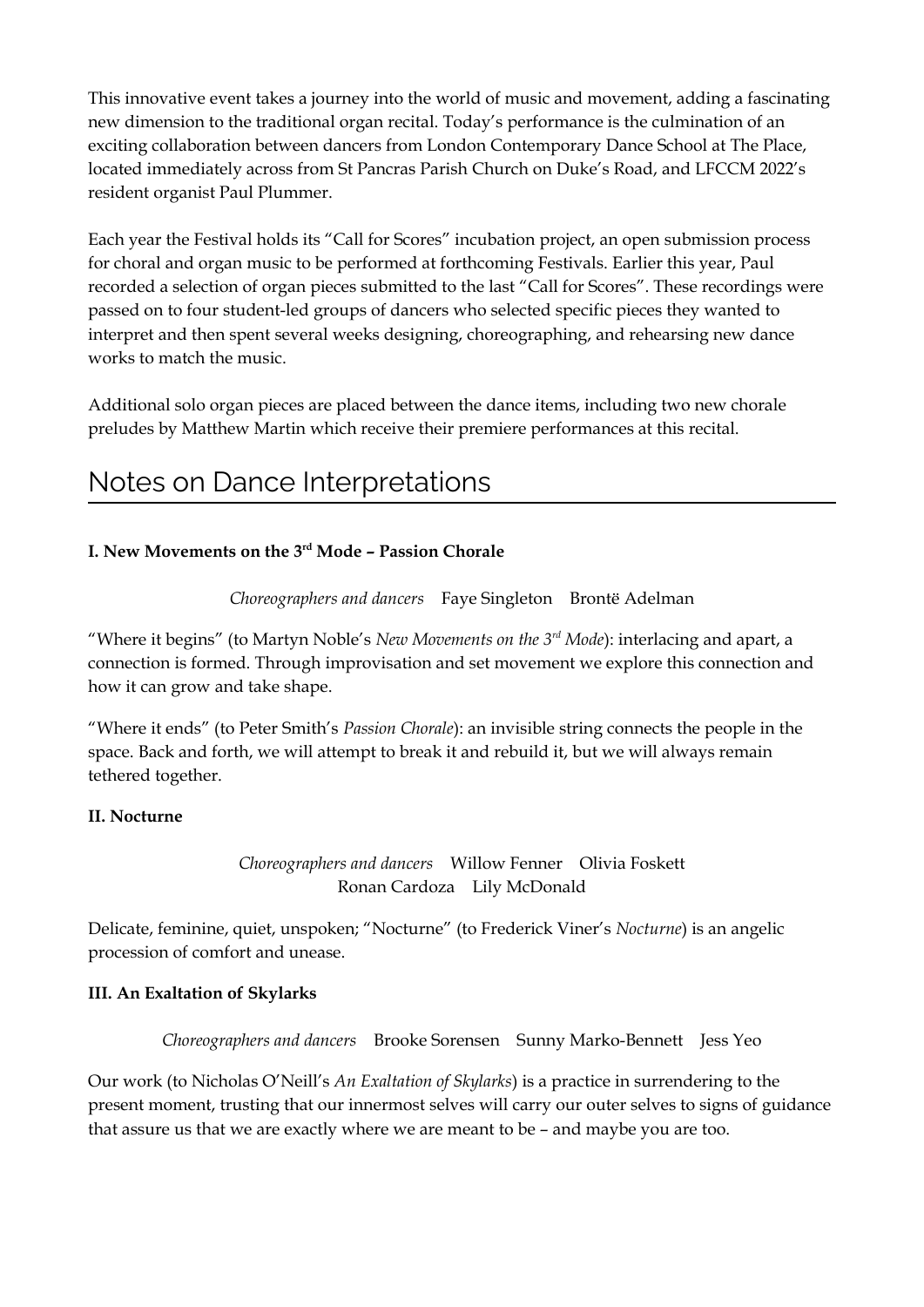# **IV. New Movements on the 3rd Mode – Jesus Christ is risen today**

*Choreographer* Wency Lam *Devising dancers* Esme Lovell Ming Chin Hsieh

"Conditioning I" (to Martyn Noble's *New Movements on the 3rd Mode*) explores the topic of agency and control. Is letting go of control a kind of control? Is controlling a form of giving up control?

"Conditioning II" (to Peter Smith's *Jesus Christ is risen today*) explores the bodily experience of an unconsciously mechanic, repetitive, and restless way of living.

*Programme notes by the performers*

# **Biographies**

# Paul Plummer

Paul Plummer was Organ Scholar of New College, Oxford before moving to London to study piano accompaniment. He worked as Assistant Organist of St Marylebone Parish Church and Director of Music at St Stephen's, Gloucester Road. At St Stephen's in 1998, he set up the Rush-Hour Recital series which continues to attract substantial interest and is connected to the nearby Royal College of Music. He also oversaw the rebuild of the church's large Norman & Beard organ before leaving in 2002.

Organ recital engagements include St Paul's Cathedral, Westminster Abbey, and Westminster Cathedral; he has also played on tour in the United States with the Cathedral Singers of Christ Church, Oxford and deputised in many British cathedrals. From 2008 to 2013 he lived in Germany and Austria, working as a pianist in opera houses, but has since been back in the UK working as a freelance vocal coach and piano accompanist. He has worked as a vocal coach for the young artist programmes of The Royal Opera and for the Polish National Opera in Warsaw, and accompanies rehearsals regularly for London choirs such as The BBC Singers and Chorus of Opera Rara. In October 2016, he was organist for the acclaimed CD of choral works by William Petter, *Ablaze with Light*.

During the Covid period Paul was the piano accompanist of many live-streamed concerts with the collective Proud Songsters (still available online), and also accompanied baritone Jamie W. Hall on a CD recording of *Die Schöne Müllerin* recently released on Convivium Records. He enjoys tweeting angrily as @LonOperaCoach.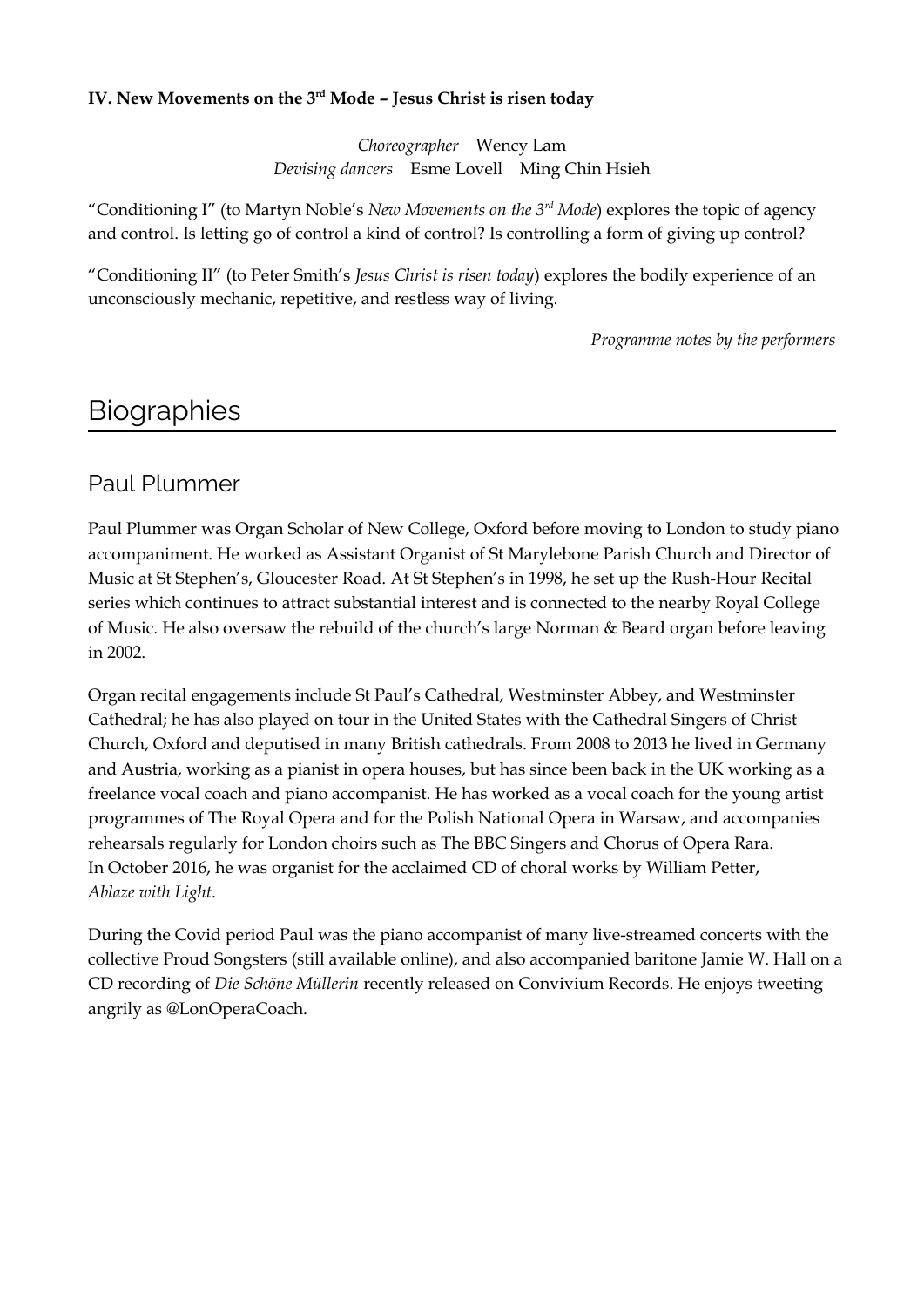# More events this week at The London Festival of Contemporary Church Music

*All events take place at St Pancras Parish Church*

# **Wednesday 11 May**

| 1.15pm | Choral Eucharist                                            |
|--------|-------------------------------------------------------------|
|        | with music by Howard Skempton, James MacMillan, Stuart Rea, |
|        | Anselm Elis McDonnell, Julian Jarvis, and Samuel Kemp       |

# **Thursday 12 May**

*1.15pm* **"Retrospective": 20 Years of Commissioning New Music**: Lunchtime Concert

Founded in 2002, the London Festival of Contemporary Church Music has been promoting and performing new sacred music for 20 years. In this lunchtime recital, Artistic Director and Festival founder Christopher Batchelor presents some of his favourite selections from the past 20 years of new sacred music at St Pancras Parish Church.

# *5.30pm* Organ Recital by the Organists of Highgate School

A delightful recital programme of contemporary organ music performed by the organ teachers and students of Highgate School.

# **Friday 13 May**

# *1.15pm* **"Da pacem, Domine"**: Lunchtime Concert

The Byron Consort of Harrow School performs a programme of contemporary choral music focusing on commemoration and remembrance, with music by Kenneth Leighton, William Mathias, Arvo Pärt, John Tavener, and Roxanna Panufnik, who introduces the performance.

# *5.45pm* **"The Clouded Heaven":** Rush-Hour Recital

University College London Chamber Choir presents this beautiful programme of choral works by Judith Bingham to celebrate her 70th birthday in 2022, alongside new music by Grace-Evangeline Mason, Michael Cryne, and Hugh Wood.

*continued overleaf*